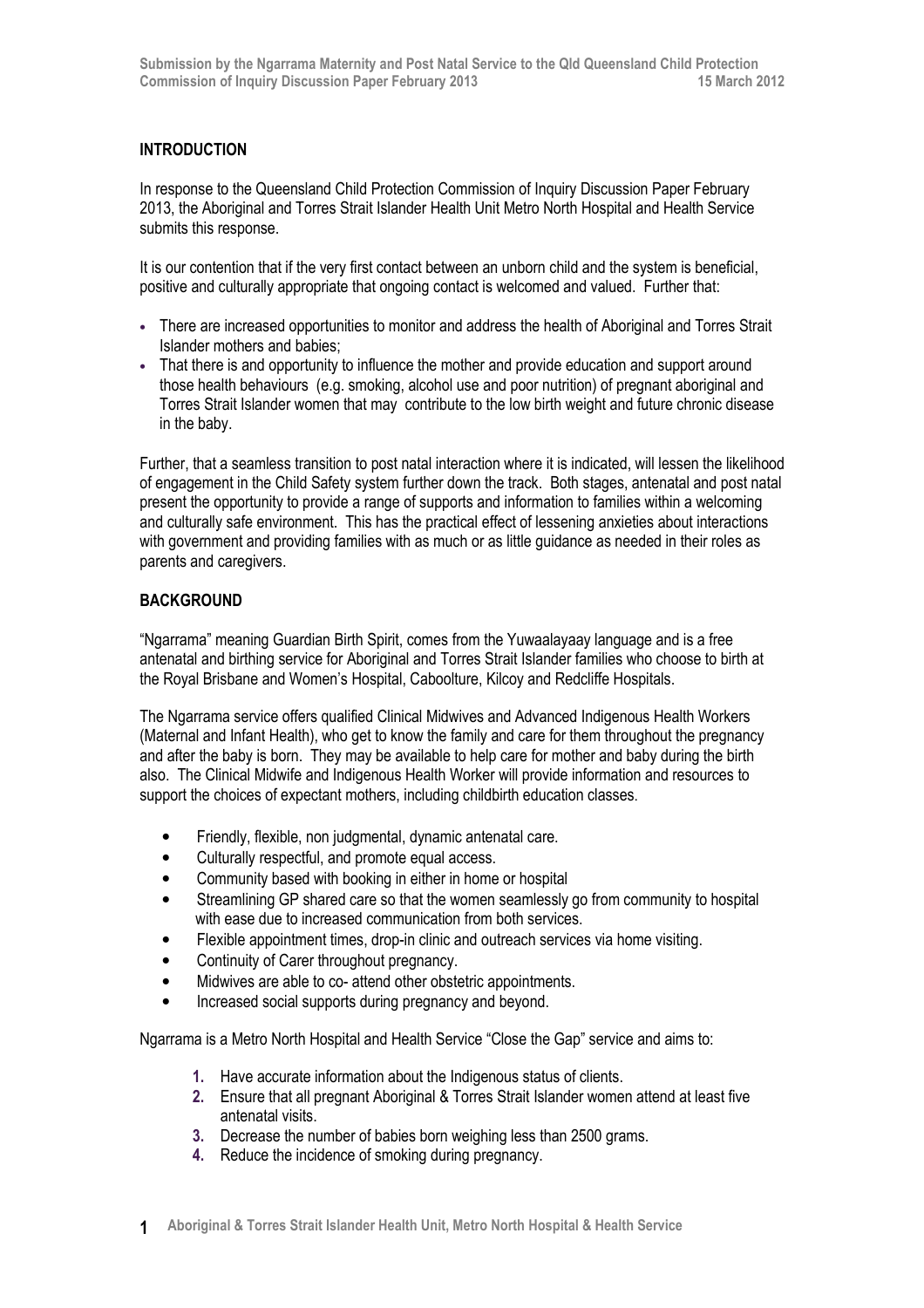Ngarrama is a success because of the flexibility built in to the program. The best opportunity we have to influence the future health outcomes for Aboriginal and Torres Strait Islander children is to engage with the family in the antenatal period. A seamless transition after the birth to engaging with child health specialists and receiving support around a range of parenting and other social issues supports families appropriately in their home environment.

We recognise that mainstream maternity services present barriers for Indigenous women who engage with them. If we cannot get Indigenous mothers to engage with health care, especially from the first trimester, the opportunity to influence mother and families is lost with the resulting health outcomes for babies, children in the first five years of life and long-term health outcomes. The following are known barriers to the engagement of Indigenous women in maternity care.

- Trust, fear, shame, racism, stereo-typing;
- Previous experience;
- Transport issues and parking;
- Physical environment, cultural safety;
- Inflexibility;

 $\overline{a}$ 

- Identification;
- Continuity of services;
- Treat all people the same;
- Focus on systems rather than people;
- Time poor services with high demands:
- Fears for Child Safety intervention;
- Fear of identifying and being treated differently.

Ngarrama delivers antenatal, birthing and postnatal services to Aboriginal and Torres Strait Islander women and their families residing in the Metro North Hospital and Health Service area. Ngarrama also services a limited number of patients from outside Metro North who for cultural and other reasons prefer to use the Royal Brisbane & Women's Hospital (RBWH) or Caboolture Hospitals. Ngarrama currently operates from three hubs within Metro North. Ngarrama Royal commenced operating at the RBWH in April 2011; Ngarrama North located at Caboolture Hospital and servicing Kilcoy Hospital also, commenced in May 2011; and Ngarrama East at Redcliffe Hospital since September 2011.



<sup>1</sup> Metro North Hospital and Health Service viewed 5 Dec, 2012, <http://www.health.qld.gov.au/maps/mapto/metroNorth.asp>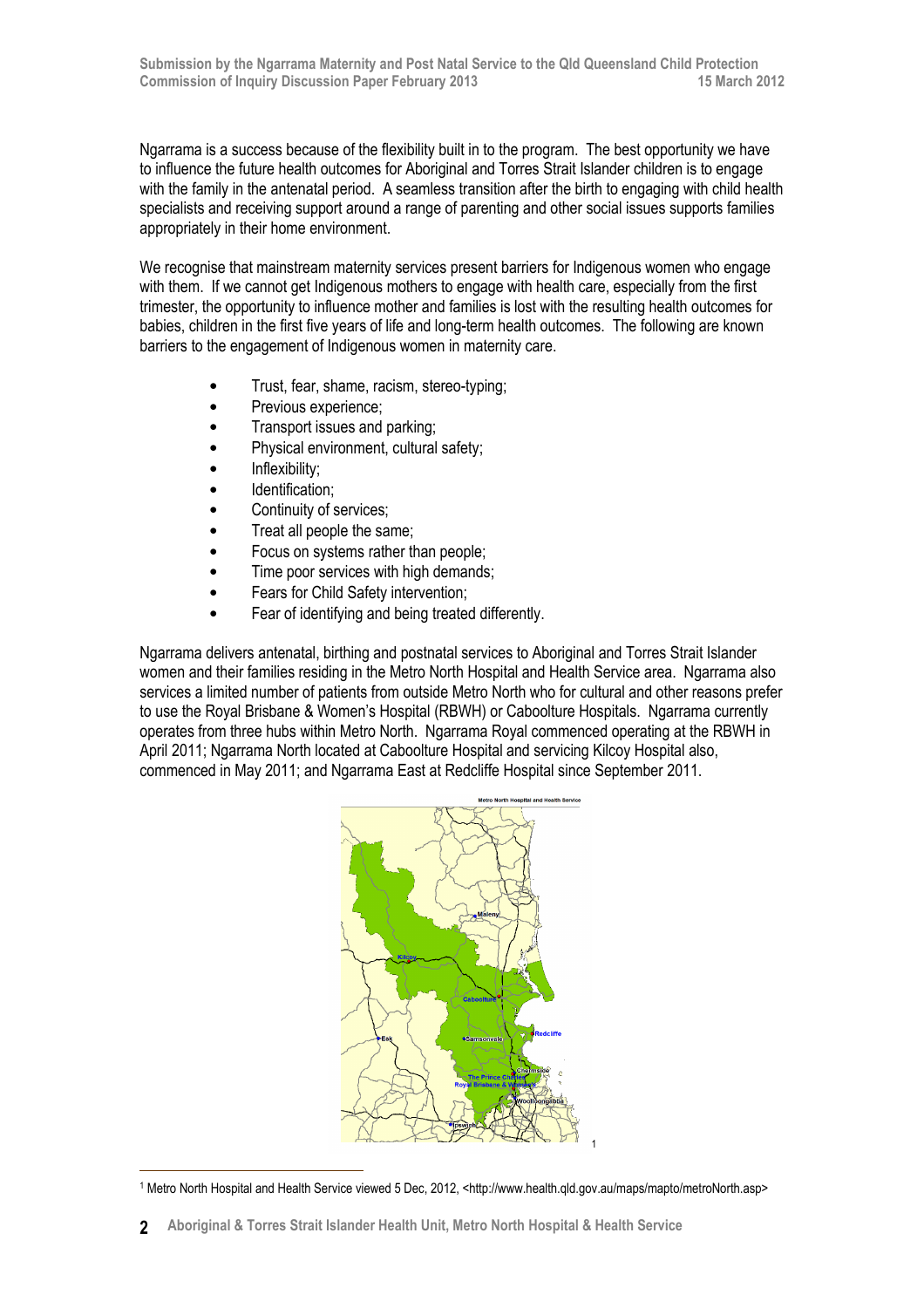The Intensive Home Visiting Service delivered by the Indigenous Child Health Team, commenced operating in April 2010. The team was at that time located within the Indigenous Health Services unit, in Primary and Community Health<sup>2</sup>, Metro North Health Service District<sup>3</sup>. This part of the service was known as Ngarrama Home and it was directly funded through Primary and Community Health Services and was not funded as part of the Ngarrama project. The Ngarrama name was adopted to reflect the synergies between the work of the Intensive Home Visiting Service and the hospital based Ngarrama services. Since restructuring in July 2012, Ngarrama Home has transitioned to the Aboriginal and Torres Strait Islander Health Unit.

The Ngarrama maternity service functions within the frameworks, policies and practices of each hospital. Each site has its own steering committee. As the Ngarrama services developed and grew the differences in the funding and therefore the models became more apparent but where possible consistency in service delivery was developed and applied. This extended to Ngarrama specific protocols, as was identified in the Ngarrama Action Plan. One of the emerging issues was that of transport and whilst the differences in service delivery meant that the transport issue manifested a little differently in each case, the ultimate solution provided the flexibility required to appropriately assist Ngarrama patients. A Ngarrama Operational Working Group, attended by Ngarrama midwives and Indigenous Health Workers was also established. This group meets approximately every six weeks specifically to share information, problem solve, meet with partners/guest speakers and explore similarities and differences of the services with a view to enhancing all Ngarrama service delivery.

The first year of Ngarrama operation also required a considerable amount of work to refine data reporting. Included were key performance indicators and other data that demonstrates the influence of the service on good health outcomes for mother and baby as well as workload indicators. Over the same period of operation the uniqueness of the program has resulted in the modification or development of policies that specifically address the special needs of the Ngarrama service.

The first half of 2012 was characterised as a period of consolidation including reviewing the draft Action Plans for each facility providing a clear path forward for the service. A Ngarrama "look" was developed allowing for marketing collateral to be produced and distributed.

During the period active recruitment ensured that all positions were filled and memorandums of understanding developed for outreach services at community based venues. This ability of mothers to receive antenatal care either in their home or at a community venue close to home has contributed to the significant increase in the number of pregnant women achieving five antenatal visits during the pregnancy.

## PROGRAM OBJECTIVES

 $\overline{a}$ 

The long-term purpose of the Ngarrama service is to improve the health outcomes for pregnant Aboriginal & Torres Strait Islander women and to improve life-long health outcomes for Aboriginal and Torres Strait Islander babies.

The key objectives<sup>4</sup> and long term purpose of the Ngarrama service are:

- To collect accurate information about the Indigenous status of clients;
- To increase the number of Aboriginal and Torres Strait Islander women who attend five (5) or more antenatal visits during their pregnancy;

<sup>2</sup> As at 30 November 2012 Primary & Community Health along with Sub Acute Services and Brighton Health Campus and Services was absorbed into the Subacute & Ambulatory Service

<sup>3</sup> Restructured and renamed Metro North Hospital & Health Service (MNHHS) from 1 July 2012

<sup>4</sup> Queensland Health 2010:Making Tracks towards closing the gap in health outcomes for Indigenous Queenslanders by 2033 – implementation plan 2009 – 2010 to 2011 – 2012, Brisbane 2010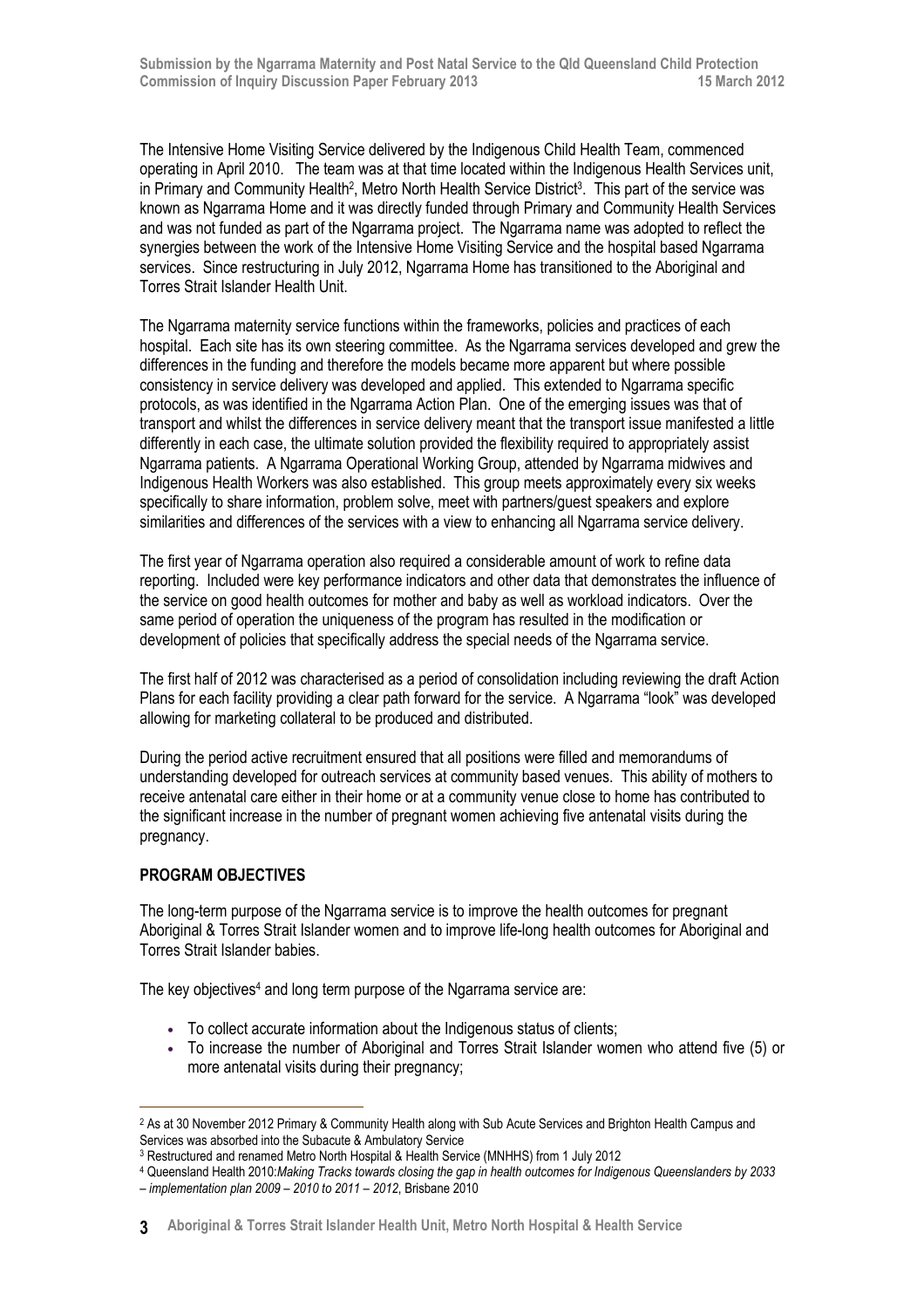- To reduce the number of low birth weight (<2500g) Aboriginal and Torres Strait Islander babies;
- To reduce the number of Aboriginal and Torres Strait Islander women who smoke at any point during the pregnancy;
- To reduce the number of Aboriginal and Torres Strait Islander women who smoke after 20 weeks gestation.

### PROGRAM SCOPE

### Ngarrama Antenatal and birthing service

The scope of the service was to deliver antenatal, birthing care and postnatal care to 28 days after birth to Aboriginal and Torres Strait Islander women or those who would be giving birth to a child who would identify as Aboriginal and/or Torres Strait Islander from the Royal Brisbane and Women's Hospital (RBWH), Caboolture and Kilcoy Hospitals and Redcliffe Hospital. Whilst it is a requirement for patients in these areas to meet residential requirements for treatment at the RBWH and Redcliffe but not at Caboolture, this was challenged repeatedly by women who wished to birth at the RBWH for other reasons.

Ngarrama s is built on an approach that recognised the need to maximise Indigenous community engagement from the concept through the planning stage to implementation. Elders were involved design of the service, naming the service and the official launches.

The strengths of the service and key to success are:

- Effective and efficient referral process:
- Focus on communication, relationship building and development of trust;
- Continuity of care:
- Flexibility in service delivery both for hospital or centre based appointment and home visiting appointments;
- Option of home based appointments;
- Flexibility to address the needs of the extended family;
- Approach that strengthens parenting knowledge and confidence and life skills;
- Respectful interventions that provide counselling, social support, nutrition, stop smoking support, parenting advice and education, crisis support around finance, medical and housing;
- Welcoming and safe environment;
- Culturally reflective staff;
- Holistic approach that fosters integration with other services.

The Intensive Home Visiting Service, using the ICARE model originally targeted but ultimately exceeded, 30 Aboriginal and Torres Strait Islander families of newborn infants from the Metro North District. The target population for the service specifically included those families where the children were at risk of poor health outcomes due to poor pre-natal conditions or environment, psycho-social problems or chronic disease of the mother, prematurity, low birth weight, other identified risk factors. The Intensive Home Visiting Service's brief is to work with the family up to when the baby reaches two years of age.

## Extended Home Visiting Service and Child Health Team

Whilst any Aboriginal and/or Torres Strait Islander person with a new baby in the relevant catchment area can access the service, home visiting does not usually continue past two months. However the visits are negotiated with the mother and a schedule developed based on individual need. The Child Health Team includes a social worker and the service is able to provide parenting support and other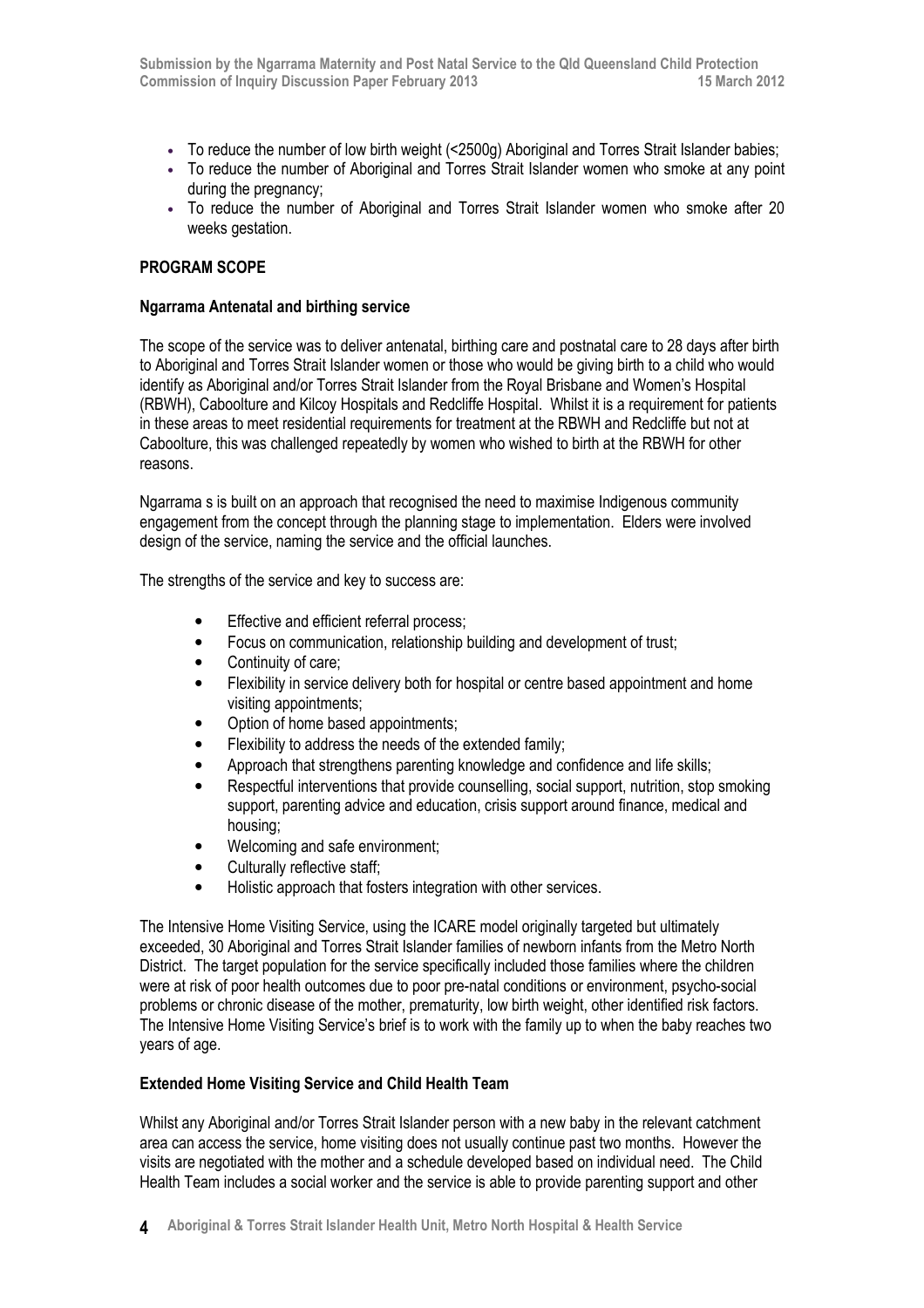specialist support to the family through until the child reaches 13 years of age. The team are able to develop flexible care plans, undertake hearing health screening and child health checks and provide early intervention parenting social work when necessary.

Services offered by the Child Health Nurses through the program include:

- Breastfeeding assistance;
- Artificial formula feeding assistance;
- Postnatal mental health screening (and referral if required)
- Developmental screening;
- Maternal health promotion and education;
- Immunisation education and awareness (do not provide immunisation).

In addition to this the Advanced Indigenous Health Worker offers:

- Cultural support;
- Community information and supported engagement if required;
- Supported referral to general practitioners;
- Medicare and Pharmaceutical Benefits Scheme information and entitlements;
- Appropriate cultural referral if required;
- Reinforcement of healthy habits for the family (smoking, nutrition, parenting, contraception, alcohol and other drugs).

# ICARE

The modified ICARE model offering visiting support from 16 weeks antenatally to two years of age works with those families who are experiencing one or more of the following:

- Maternal age less than 20 years;
- Isolation:
- Low birth weight and/or prematurity;
- History of mental health issues;
- Drug and alcohol misuse;
- Current domestic violence;
- Current or previous involvement with department of child safety.

Services offered by the Child Health Nurses through the program include:

- Optimal infant nutrition advice, assistance and support;
- Intensive home visiting as per ICARE program;
- In home immunisations as per schedule for Aboriginal and/or Torres Strait Islander children;
- Opportunistic immunisation for family members;
- ENPDS;
- Developmental screening and referral as required;
- Maternal support and education on contraception, parenting, safety, drug and alcohol, smoking, sudden infant death syndrome, infant development, nutrition, oral health parental through life education.

Services provided by the Advanced Indigenous Health Worker include:

- Cultural support;
- 5 Aboriginal & Torres Strait Islander Health Unit, Metro North Hospital & Health Service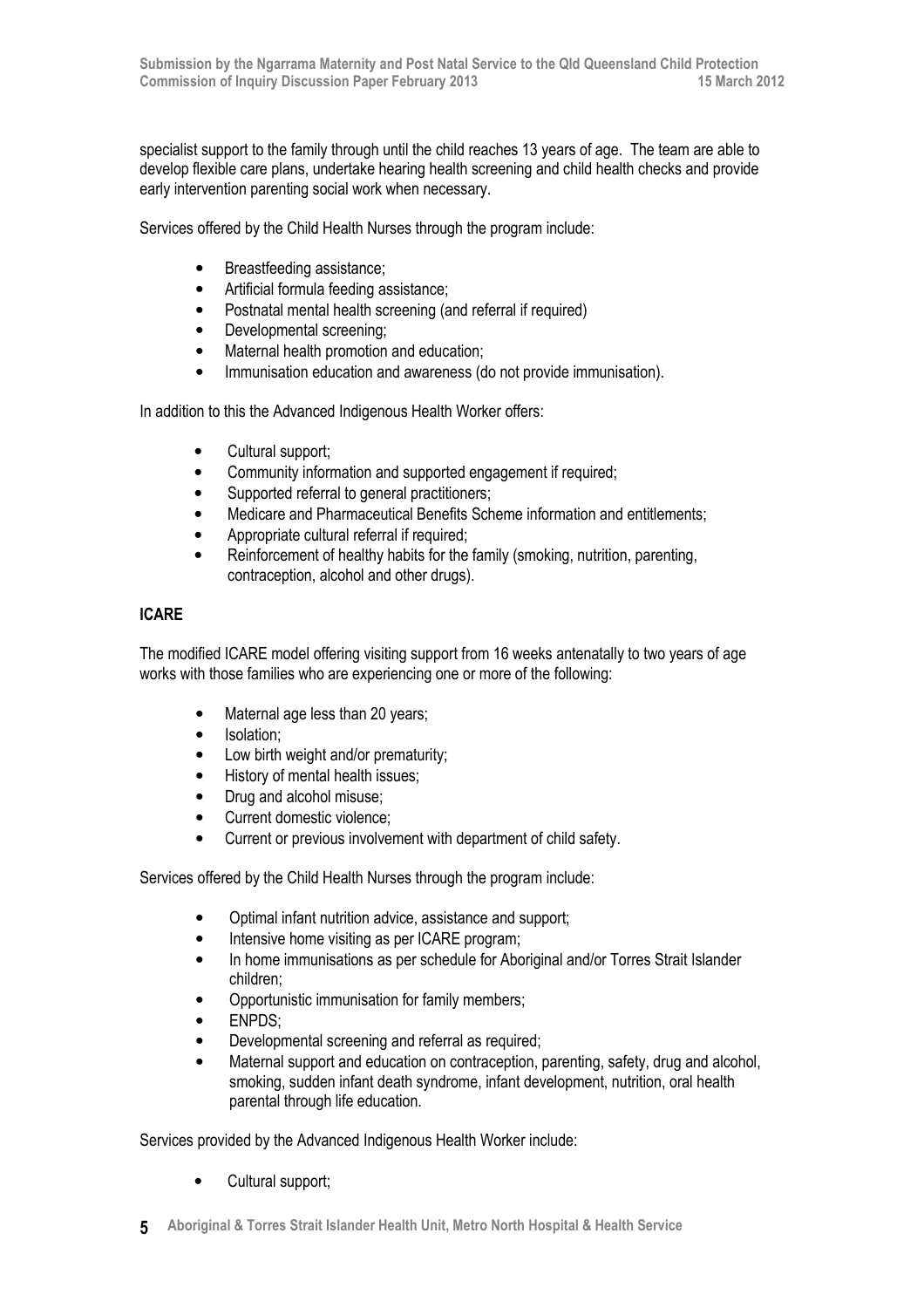- Community information and supported engagement if required:
- Supported referral to general practitioners;
- Medicare and Pharmaceutical Benefits Scheme information and entitlements;
- Appropriate cultural referral if required;
- Reinforcement of healthy habits for the family (smoking, nutrition, parenting, contraception, alcohol and other drugs).

### CULTURAL CONSIDERATIONS

Providing a welcoming and culturally safe environment is a fundamental feature of the Ngarrama maternity service. This is accomplished by ensuring that consulting spaces are fitted out with artwork, photographs and soft furnishings that are reflective of culture; the provision of brochures and posters and tools that feature Aboriginal and Torres Strait Islander people; wearing shirts branded with Indigenous artwork eg. Making Tracks shirts; and prominently flying the Aboriginal and Torres Strait Islander flags.

Indigenous and non-Indigenous staff members employed in the service are very experienced in the delivery of services to the Aboriginal and Torres Strait Islander community. Some of the staff members are Aboriginal or Torres Strait Islander and all have a well-developed understanding of the history and social determinants that have contributed to creating the gap in health, educational outcomes and life expectancy that are experienced by Aboriginal and Torres Strait Islander people.

Regardless of their role or status Ngarrama teams they are strongly encouraged to undertake the Aboriginal and Torres Strait Islander Cultural Practice Program (A&TSICPP) delivered by the Aboriginal and Torres Strait Islander Cultural Practice Program team within the Aboriginal and Torres Strait Islander Health Unit of Metro North Hospital and Health Service.

## SUCCESS FACTORS

#### Positive Feedback

All three service delivery sites report broad and positive feedback from patients and their families. The feedback indicates that women feel comfortable with the service and staff and it appears that this is a contributing factor to ensuring appropriate levels of antenatal care during the pregnancy.

- "They are very respectful, helpful. Very hands on and involved in the pregnancy. Always make you feel comfortable."
- "I visited Murri Teilah Medical for a majority of my midwives visits and found it very helpful and more convenient with no delays in scheduled appointments."
- "The Ngarrama service was very helpful, and the ladies made me feel more comfortable and were there for me every step of the way for the different services I required."
- "I wish the service was here with my other 4 children! This has been the best experience compared to last time"
- 'its about time we had our own service that understand what we need"
- "With my colourful past it was great to feel not judged"
- "It was good having the cultural support and understanding"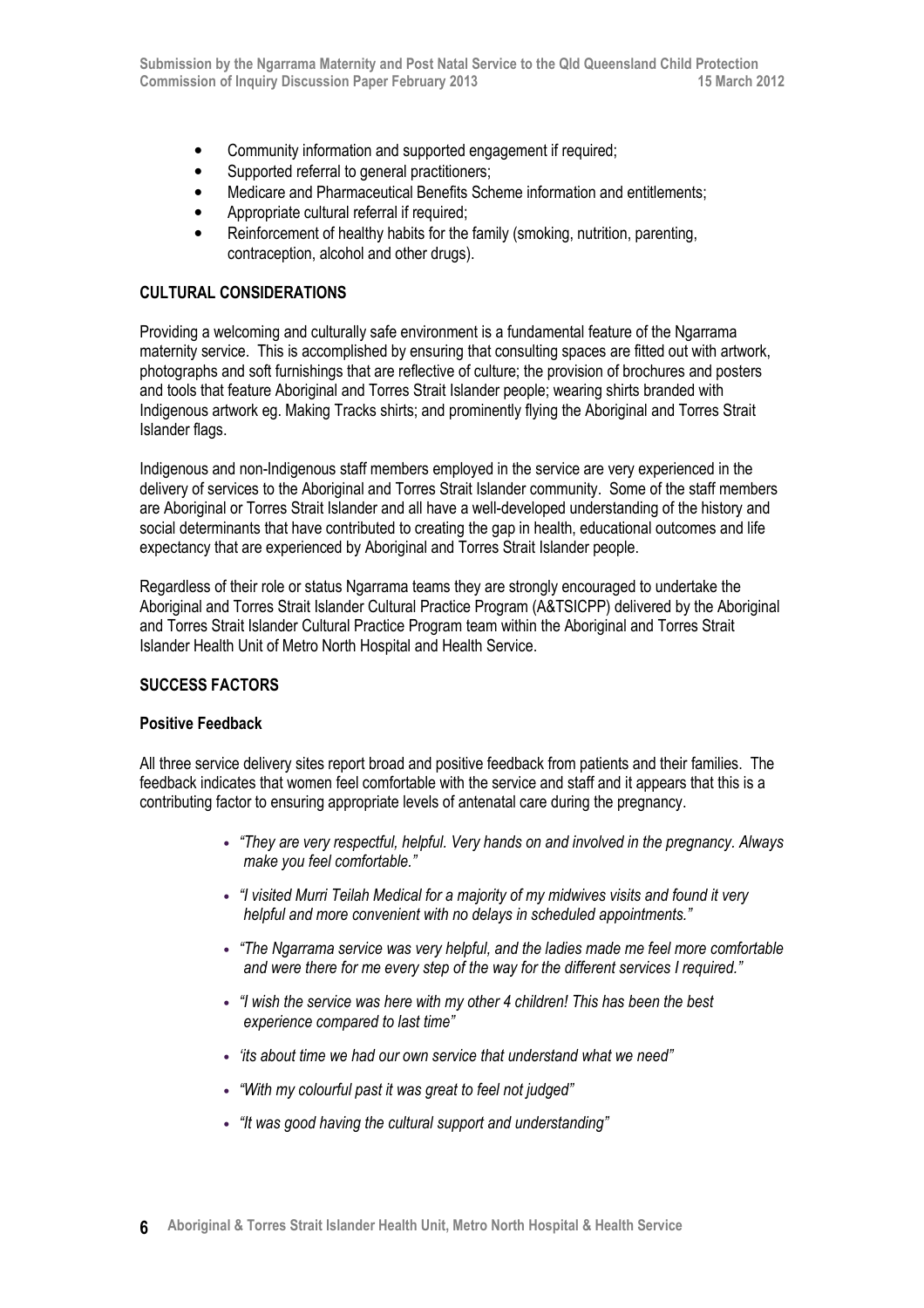### Acceptance of Out of Area patients

Many women from outside the catchment area choose to use Metro North hospitals for their antenatal care and birthing for a range of cultural, historic and practical reasons. The Ngarrama program sought an exemption from the requirement for a woman to fall into the catchment area to be able to use the program. This resulted in over 50 Aboriginal and Torres Strait Islander women from out of area accessing Ngarrama.

> • "I was overjoyed to be accepted into the birth centre especially when I was told I was ineligible due to living out of area."

### Culturally Appropriate Service Delivery

With cultural appropriateness comes cultural safety for the mother, baby and the family. This allows trust and a healthy rapport to be developed between clinicians and the patient.

The role of Indigenous Health Worker (IHW) is particularly significant with IHW able to attend antenatal classes, attend kin visits where baby has been removed from the care of the mother and providing support in other clinics as necessary.

Cultural appropriateness extends to being prepared to modify systems to find the most effective way in which to support Indigenous mothers and their families.

- "I didn't have to tell my story over and over and having them there with the doctor made it easier to understand what they were saying."
- Its so nice to call the hospital and have a someone I know and trust on the other end who doesn't judge me when I cant make it

#### The Ngarrama "club" phenomenon

The emergence of a Ngarrama "club" phenomenon became apparent at the Ngarrama Showcase and Planning Day held in October. It is part of the history that is building around the service and reflects the pride and camaraderie that is developing between women and families who use Ngarrama. Women identify as and are referred to as being a "Ngarrama mum" and the babies referred to as being a "Ngarrama baby". This was particularly evident at Redcliffe (Ngarrama East).

The discussion at the Ngarrama Showcase and Planning Day noted that this provides an opportunity for mums and families to link together for classes and groups, including playgroups both before and after the birth of the baby. The benefit is not only the opportunity to further engage and educate but also to establish another avenue for peer support.



Ngarrama North Mum and baby with family and midwife at Pamper Day September 2012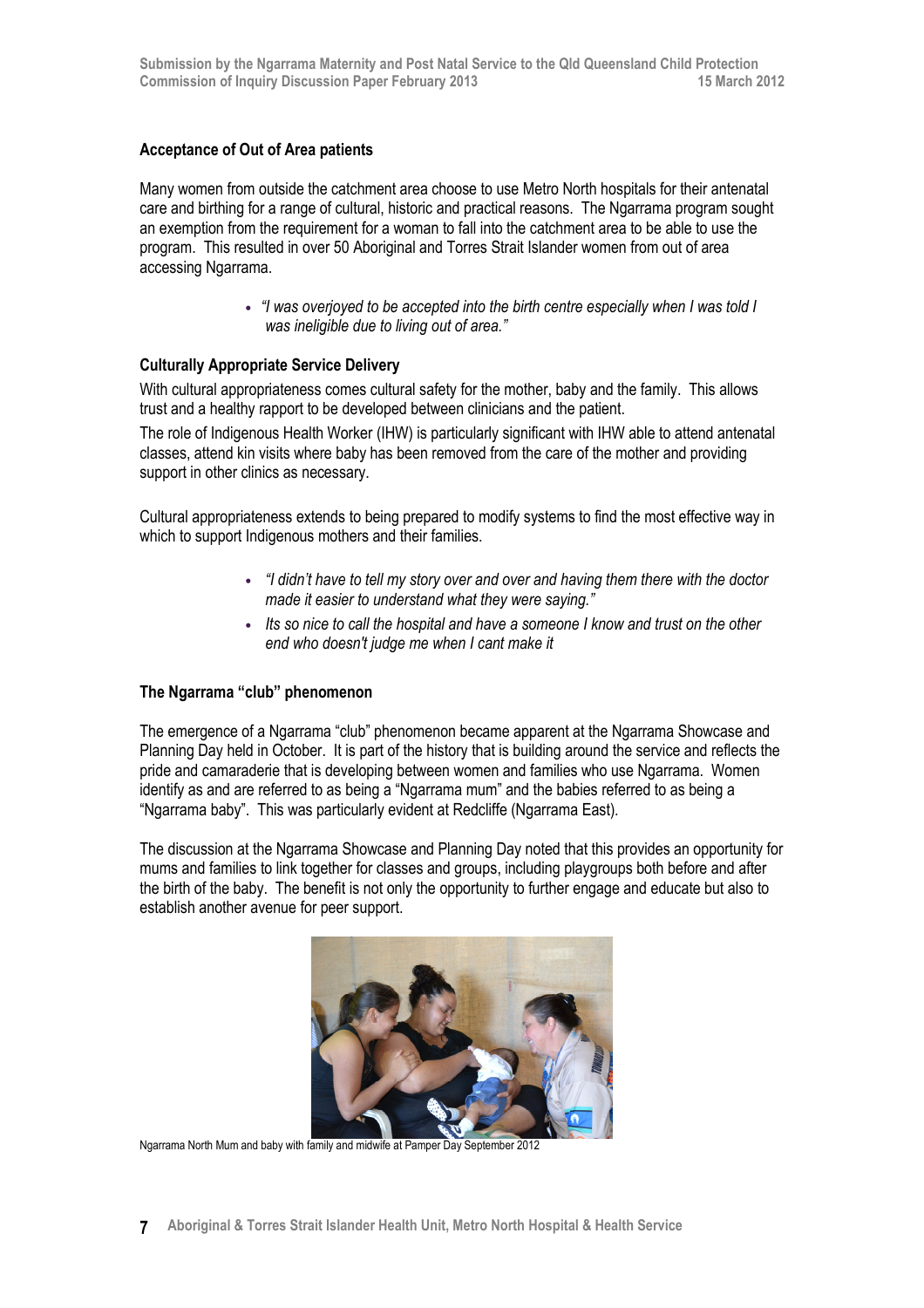## Outreach antenatal care and home visits

Partnerships with community sector organisations and access to their venues for holding antenatal classes and engagement activities proved to be a critical success factor. Space was accessed for holding antenatal classes, belly casting and "showcase" type events to engage with the community.

Home visiting, particularly of note in the Ngarrama Royal model, contributed to the achievement of five (minimum) antenatal visits for most patients. Home visiting midwives reduce the need for the patients to find transport to and from the hospital; it reduces stress that may be associated with the care of young children accompanying the patient to the appointment or alternatively having to access child care; and nullifies the costs associated with travelling to and from the hospital including transport costs.

• "This is my 2nd time with the Ngarrama team and it makes it so easier to organise visits and I love the home visiting."

## Community Partnerships

Community partnerships have assisted in a range of ways. Partnerships enabling Ngarrama staff to deliver services in community spaces and work with clientele who would otherwise not engage with the service is invaluable to Ngarrama but has proven to be of benefit to the host organisations as well. KYC and Caboolture Neighbourhood Centre are two organisations who have opened their doors to Ngarrama on a regular basis allowing delivery of clinics and antenatal classes in the community setting.

A partnership with the Brisbane chapter of the Soroptomists International<sup>5</sup> has solved the dilemma of providing and re-charging Go Cards for Ngarrama mums who are experiencing transport difficulties.

Additionally the Soroptomists provide packs containing personal items and toiletries for mums and basics baby essentials packs for those families who find themselves in difficult situations and without essentials at the time of the new baby's birth.

Community partnerships are not just a way to source items that Queensland Health cannot provide. Such partnerships influence communities, mobilise existing networks, link different groups within a community and foster sustainable growth through a collaborative ethic. Of particular note are the possibilities for partnerships with Indigenous non-government organisations such as the Institute for Urban Indigenous Health and the Aboriginal and Torres Strait Islander Community Health Service.

#### **Communication**

l

Communication strategies used to ensure that the Aboriginal and Torres Strait Islander community knew about Ngarrama and what was on offer, were varied and creative.

• "The acceptance by the community came about from good marketing and communication. Networks were used effectively." Harry Glynn, Social Worker RBWH

Every opportunity available was used to communicate about Ngarrama e.g. launching the services at an event for each location presented an opportunity both directly and indirectly to let people know about the service.

 $<sup>5</sup>$  Through international partnerships and a global network of members, Soroptimists inspire action and create opportunities to</sup> transform the lives of women and girls by: advocating for equity and equality; creating safe and healthy environments; increasing access to education; and developing leadership and practical skills for a sustainable future.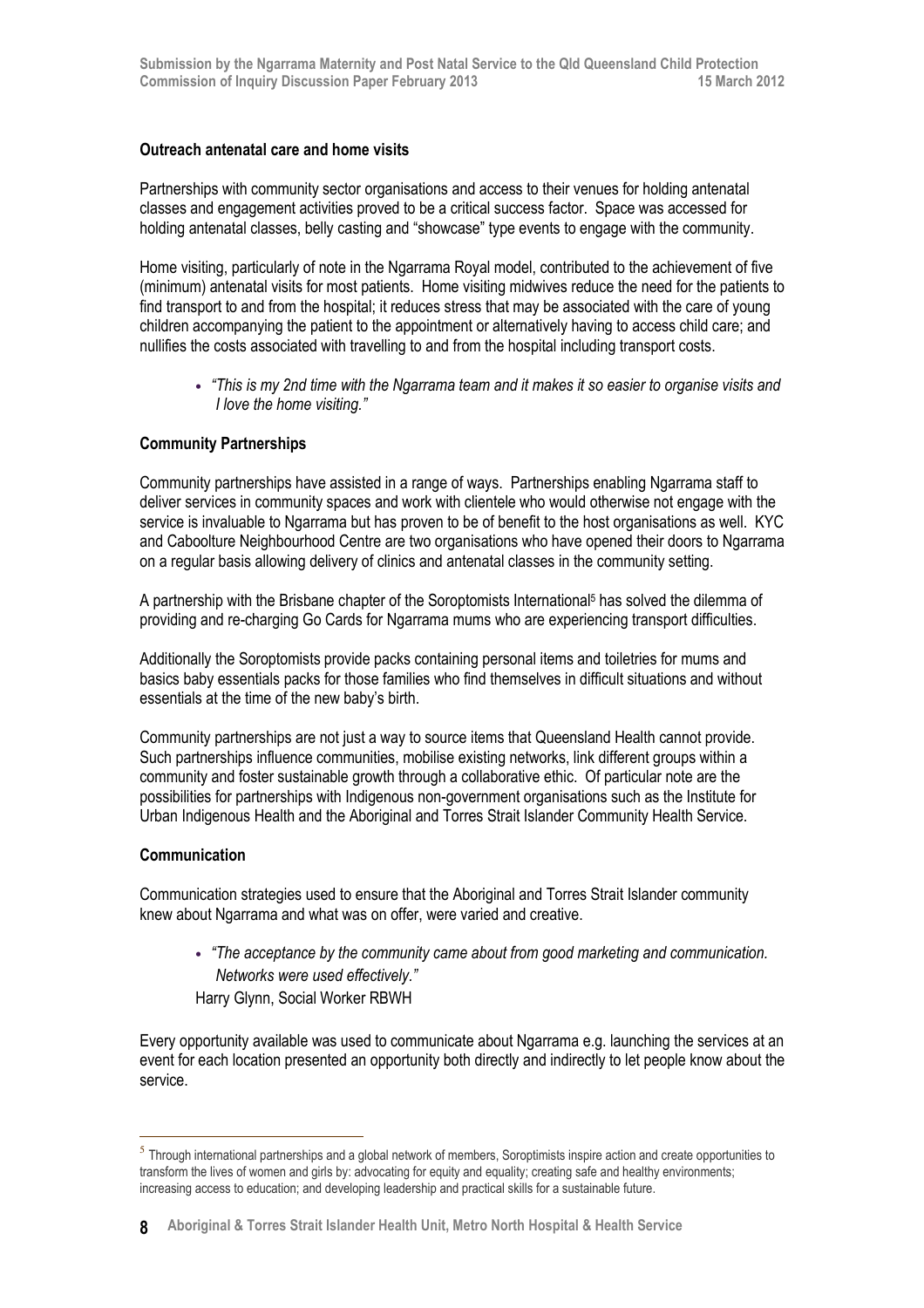Articles in newsletters, community events, stalls at festivals and speaking engagements all contributed to good publicity to the community about Ngarrama and generated interest and excitement.

The consistently upward trend of clients would indicate that communicating the existence and mission of Ngarrama.

#### Advanced Indigenous Health Workers

The addition of Advanced Indigenous Health Workers (AIHW) to the Ngarrama teams is seen as an invaluable resource. Key to providing strong cultural support, the AIHW are able to be flexible and respond to the needs of the women and their families.

In the case of Ngarrama East, which offers a limited program of one half day per week, the AIHW is available to the Ngarrama mums and mainstream Indigenous maternity patients throughout the rest of the week. (See Attachment 8)

# BARRIERS AND CHALLENGES

Ngarrama continues to confront challenges, many of them that are the result of trying to operate a flexible and personalised service within a large, heavily regulated and resource challenged environment. Examples are things such as accessing dedicated space for offices, counselling and clinics that can be permanently decorated reflecting culture and be accessible. And while the cultural capability of Ngarrama staff is evident as a success factor in the program, conversely the challenges of staff attitudes and assumptions within mainstream services create barriers to a smooth and successful integration of Indigenous women into mainstream maternity. It is therefore critical that all health workers, and in particular midwives and others working in mainstream maternity settings undertake cultural practice training including maternity specific courses.

# **CONCLUSION**

Ngarrama has proven that a large and highly regulated institution that is a Hospital and Health Service can deliver programs that acknowledge the differences and provide the flexibility required for Aboriginal and Torres Strait Islander families to feel comfortable, welcomed and trusting within our system. As a result we have created the ideal opportunity to not only impact the number of antenatal visits a mother attends, baby birth weights and how many babies are born at or close to term but we can extend that respectful and beneficial relationship into the postnatal period and impact lifelong health, social and educational outcomes for Indigenous Australian born now and into the future. Through our Ngarrama Antenatal and Birthing service and our Intensive Home Visiting and Child Health Team we are working with families from the time they book into the hospital, often in the first trimester of the pregnancy through to the adolescence of the child.

The Ngarrama model fosters a relationship with the mother and her family that is respectful, that assists transitions via referrals and cultural support. Based on flexibility and cultural and clinical safety, Ngarrama is and should be acknowledged by all stakeholders within the system that protects children, as necessary to good beginnings. Ngarrama, with the flexible and positive interface with families and community and the opportunity to address the many issues experienced by families at the earliest possible time in the life of the child, has a high probability of impacting the future of Aboriginal and Torres Strait Islander children in the Child Safety system.